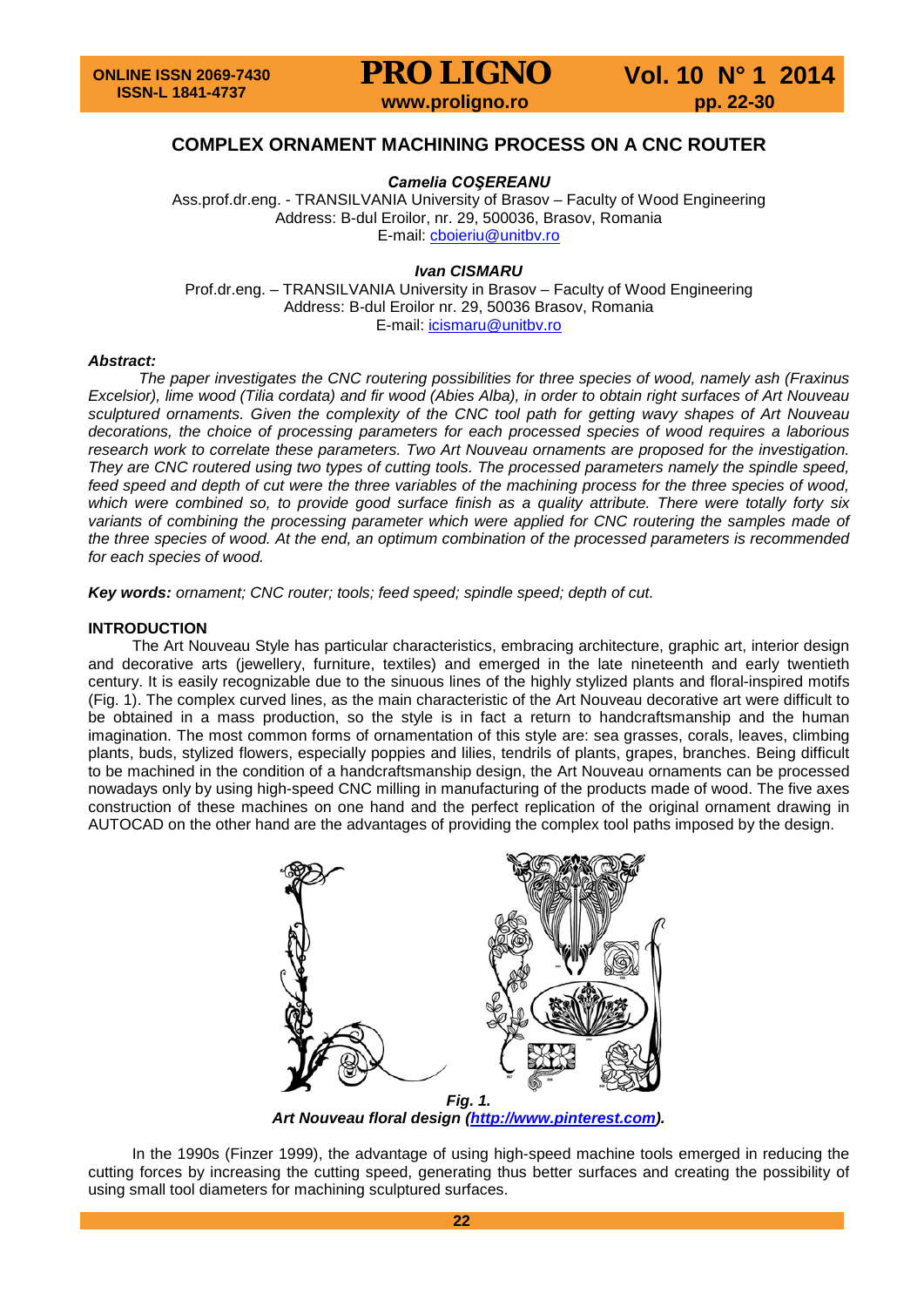# **PRO LIGNO** Vol. 10 N° 1 2014<br>www.proligno.ro pp. 22-30

The research on CNC wood router machining was extended to wooden based materials, too. The results on MDF milling by CNC wood router (Sütcü et al. 2012) showed that higher spindle speed should be used in order to obtain larger material removal rates associated with minimal surface roughness and the highdensity layers proved to produce a better surface finish. It was proved that most of the materials can be machined by high-speed milling and good result can be obtained by the appropriate selection of cutting parameters (Kauppinen 2004). The effect of various machining parameters such as spindle speed, feed rate and depth of cut was investigated by conducting research in the machining process on CNC Wood Routers for various species of wood, in terms of the quality of the processed surface (Supadarattanawong et al. 2006, Pinkowski et al. 2010). Profiles of oak wood surfaces milled on a CNC wood router were analyzed in terms of roughness parameters in order to establish the proper machining parameters (Pinkowski et al. 2010). The newest research tendencies are focused on developing mathematical models and computational procedures for optimization of feed rate at CNC routing operations of wooden furniture parts (Gawronski 2013). The procedure takes into consideration the characteristics of the solid wood and the obtained surface quality. The optimization of CNC end milling process parameters like tool feed, tool speed, tool diameter and depth of cut is also done by statistical methods -Taguchi methodology or ANOVA (Maurya *et al*. 2012, Moshat *et al*. 2010a and 2010b).

As seen hereinbefore, the optimization of CNC milling process parameters means to provide good surface finish and it depends on the processed materials. Higher densities of materials require higher spindle speeds. The CNC wood routers bring also the advantage of machining sculptured surfaces using high speed small diameter tools. The present paper investigation is based on the advantages already proved by the previous mentioned authors. It will analyze and present the results of the optimum machining parameters like feed rate, spindle speed and depth of cut for milling the complex Art Nouveau sculptured ornaments in resinous wood, softwood or hardwood.

## **OBJECTIVES**

The present study intends to show the results of investigation of the right combination of machining parameters (feed speed, spindle speed and depth of cut) of CNC wood router, in order to obtain a good quality of the surface, when milling complex curved trajectories, as the case of Art Nouveau ornaments is. Two types of metal carbide cutting tools have been used in the investigation: the first one with a sharp tip and a milling diameter of 2mm and the other one with a diameter of 10mm. Three species of wood have been also chosen for the investigation: a resinous one - fir wood (*Abies Alba*), a softwood species - lime wood (*Tilia Cordata*) and a hardwood one - ash wood (*Fraxinus Excelsior*). The quality of the surfaces generated by CNC machining of the samples made of the three species of wood will be investigated, so to recommend the right combination of the processing parameters and the proper cutting tool for milling Art Nouveau complex curved trajectories. The improper surfaces will show fiber breakings, irregularities of trajectory due to elastic deformations or vibrations.

#### **METHOD, MATERIALS AND EQUIPMENT**

The CNC wood router, ACCORD 40TVN type (S.C.M. Group manufacturer), used for the investigation is designed for machining wood and wooden based panels (Fig. 2). The working area of the router is 3650mm x 1560mm and the maximum width of the processed part is 330mm. The maximum feed speed is 75m/min for X and Y axes and 30m/min for Z axes. The spindle speed is in the range of 600-18 000rot/min.



*The CNC wood router, ACCORD 40TVN type, used for the investigation.*

The tools used for the investigation are shown in Fig. 3a and b. They are router bits with small diameters, designed for high spindle speeds and for machining sculptured surfaces. The main characteristics of the tools are presented in Fig. 3.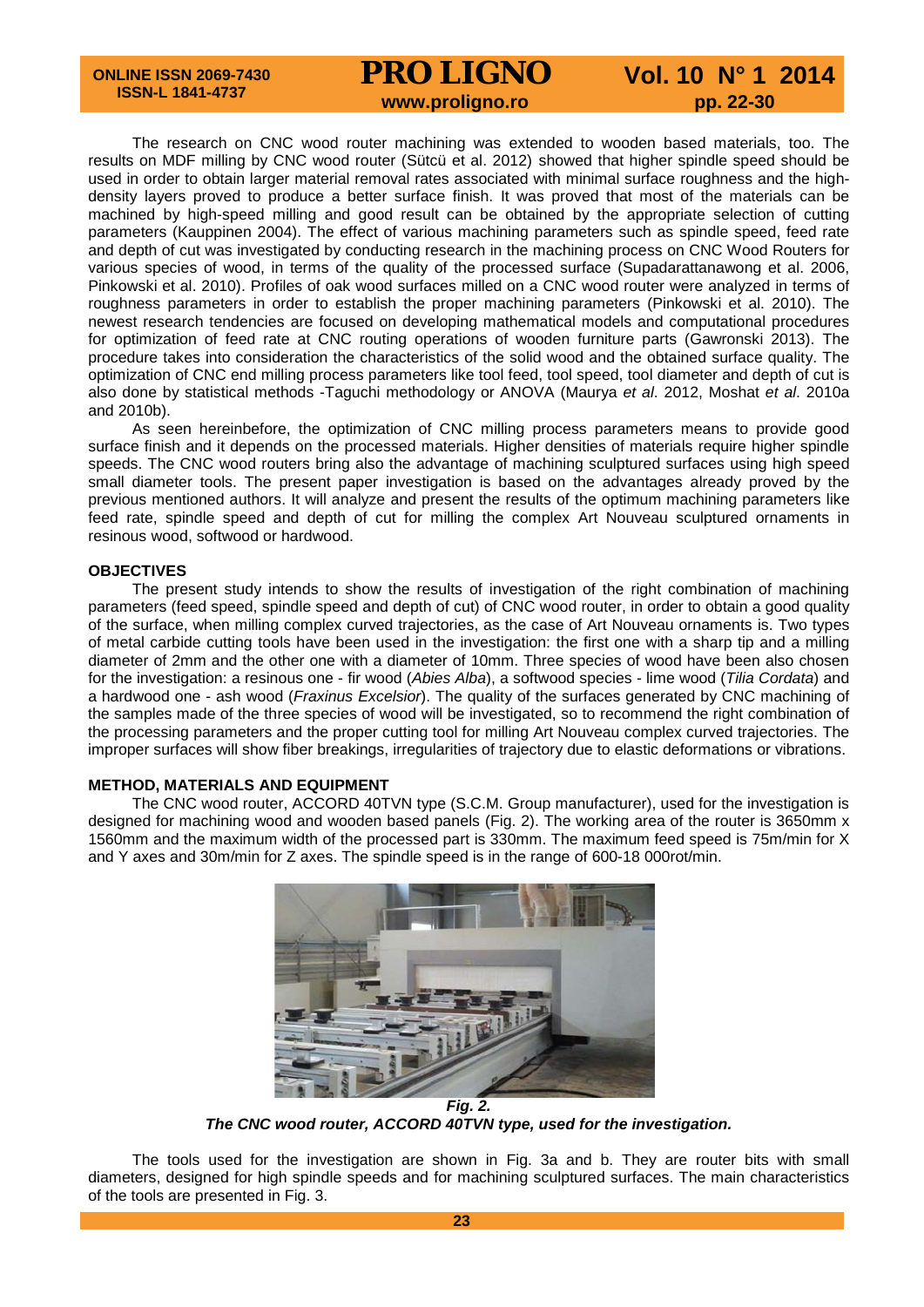# **ONLINE ISSN 2069-7430 ISSN-L 1841-4737 PRO LIGNO** Vol. 10 N° 1 2014<br>www.proligno.ro pp. 22-30



*Fig. 3. The tools used for routering the ornaments; a – Pointed router bit; b – Metal carbide router bit.*

The wood samples were sized at 400mm x 200mm x 12mm and were made of three species of wood: lime wood (*Tilia Cordata*) - as softwood, ash wood (*Fraxinus Excelsior*) - as hardwood and fir wood (*Abies Alba*) - as resinous wood. The design of Art Nouveau ornaments CNC routered on the surface of the samples is shown in Fig. 4.



*Art Nouveau ornaments designed for the investigation a – model 1; b – model 2.*

The steps to achieve the CNC processing program of the Art Nouveau ornaments are presented in Table 1.

*Table 1* 

|      | Steps to achieve the processing program of Art Nouveau ornaments |                                                                                                                                                                                                                                                                                                                                                                                                                                                                                                                                                                                                  |  |  |  |  |  |
|------|------------------------------------------------------------------|--------------------------------------------------------------------------------------------------------------------------------------------------------------------------------------------------------------------------------------------------------------------------------------------------------------------------------------------------------------------------------------------------------------------------------------------------------------------------------------------------------------------------------------------------------------------------------------------------|--|--|--|--|--|
| Step | Step designation                                                 | Demonstration                                                                                                                                                                                                                                                                                                                                                                                                                                                                                                                                                                                    |  |  |  |  |  |
| no.  |                                                                  |                                                                                                                                                                                                                                                                                                                                                                                                                                                                                                                                                                                                  |  |  |  |  |  |
| 1.   | AutoCAD drawing                                                  |                                                                                                                                                                                                                                                                                                                                                                                                                                                                                                                                                                                                  |  |  |  |  |  |
| 2.   | Import the AutoCAD<br>drawing in AlphaCAM                        | <b>SELE</b><br>skette bis<br>ココ日出たぎょうもうふ 明や モコマック<br>は、日本生とも日本情報を提供を活用に組みませる<br><b>Jefreiheid</b><br><b>Select Marklaudene</b><br>'7'* 001 X -- 0 X C I X ON 3 Y R H 2 0 6 6 6 8 8 0 9 0 6 1<br>いへのロビジネス つく メディアール<br><b>Jafre Willem</b><br><b>图 1 四 / V 中国国际协助加工局</b><br><b>HEIGHT JORK EDUCATILE FORT</b><br>10.15<br><b>Today Roragen</b><br><b>ILIALIALIA</b><br><b>NEW MERCH</b><br><b>Srake</b><br><b>Roder Stop</b><br><b>Built</b><br>here<br>Mepázian elli-fechr ava<br><b>Cut with Block</b><br><b>School voices</b><br>Gebeure<br><b>Hurta Paritment</b><br>3 <sup>o</sup><br>CHASH. |  |  |  |  |  |

**24**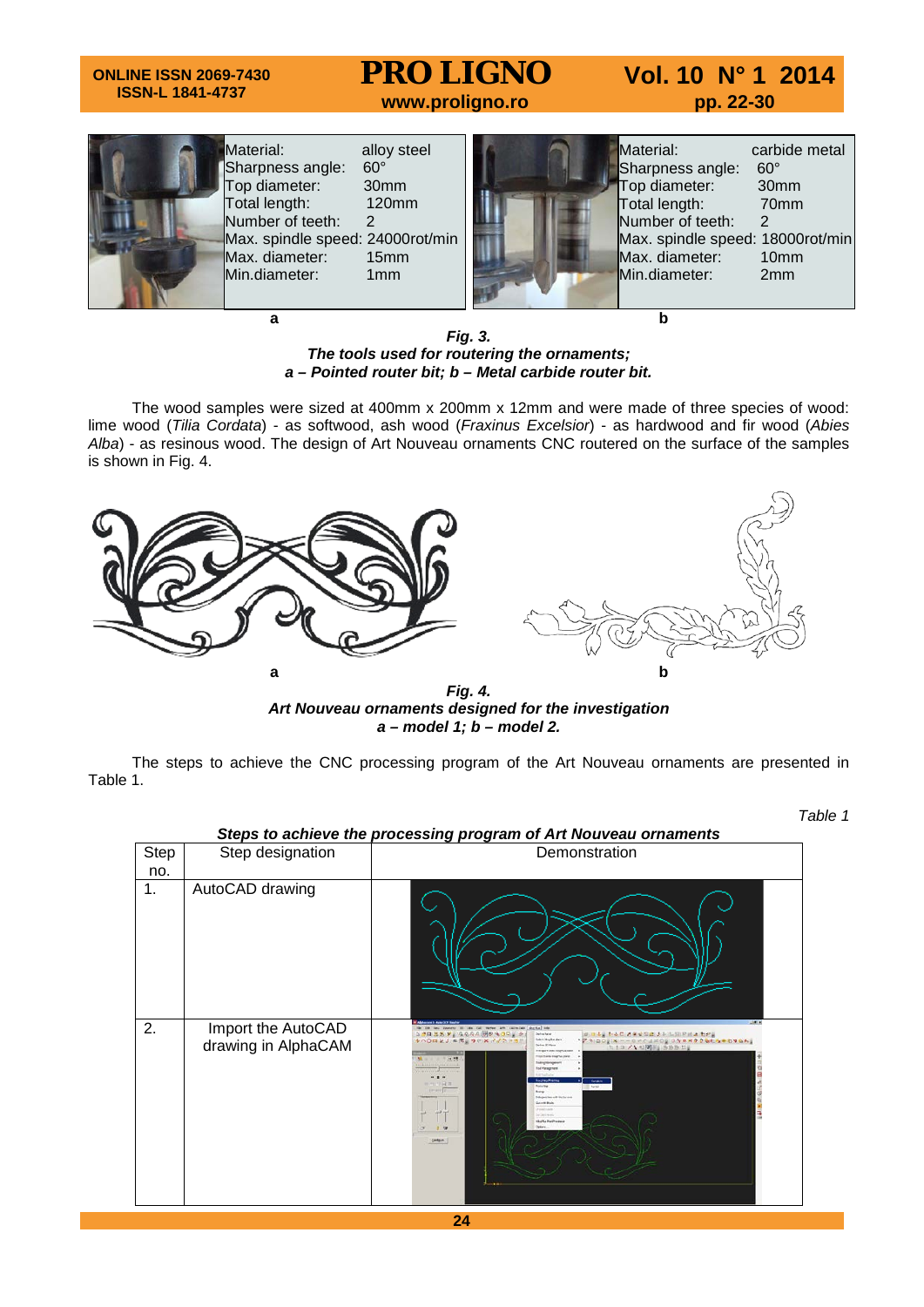| <b>ONLINE ISSN 2069-7430</b><br><b>ISSN-L 1841-4737</b> |                                                  | <b>PRO LIGNO</b><br>Vol. 10 N° 1 2014<br>www.proligno.ro<br>pp. 22-30                                                                                                                                                                                                                                                                                            |                                                                                                                                                                                                                                 |  |
|---------------------------------------------------------|--------------------------------------------------|------------------------------------------------------------------------------------------------------------------------------------------------------------------------------------------------------------------------------------------------------------------------------------------------------------------------------------------------------------------|---------------------------------------------------------------------------------------------------------------------------------------------------------------------------------------------------------------------------------|--|
| 3.                                                      | Choose the tool                                  | ○ 5日 五五 アド ならなん 歴史 もりの。 かみな ヒムム 日本は日中に日本。 1-6日 アキビちは メト 上川 平田 めたん<br>0000050<br>"记牌"<br><br>Fill II<br>Chipe of pe<br>Hacky of five<br>$\frac{1}{2}$<br>Sinham .<br>Dieners 2<br>to Mine                                                                                                                                                                         | - チェントの回る はかかに。<br>Com- Pies<br>2m                                                                                                                                                                                              |  |
| 4.                                                      | Simulation of operation                          | $\begin{tabular}{cc} X & 71, 30 \\ Y & 21, 47 \\ Z & 4, 68 \\ \end{tabular}$                                                                                                                                                                                                                                                                                     |                                                                                                                                                                                                                                 |  |
| 5.                                                      | Exporting the operations<br>to XilogPlus program | FM RR WH G<br>AW CONSAF Highle He<br>B<br>Cristi<br>Open<br>Oriel .<br>Inet.<br>Crisbust<br>a)<br>Sine No<br><b>BoulinG</b><br><b>POLEN</b><br>Гs<br>DHs.<br><b>TAC CAB</b><br>C <sub>0</sub><br>CAM FRINGY<br>Cirkure.<br>vit free<br><b>CE Prom Plater</b><br>Piet Preview<br>10 Versitetti<br>20 Went - 04 new art<br><b>Islaud</b><br><b>ACSIMIST</b><br>bit | SHO 100 GOGGO DI SANTE ADDE NA LE SANTE SANTE SANTE SANTE SANTE SANTE SANTE SANTE SANTE SANTE SANTE SANTE SANTE<br>CX: // D. 11   D. 11   D. 11   D. 11   D. 11   D. 11   D. 11   D. 11   D. 11   D. 11   D. 11   D. 11   D. 11 |  |
| 6.                                                      | XilogPlus programming                            | <b>URN BE SHORAGE CARDITED</b><br>日利阪県<br>● 第 日 ● 日 ● 日<br>0<br>0                                                                                                                                                                                                                                                                                                | * Look   B Take De<br>Selector<br>$\bullet$<br>$\circ$<br>$\ddot{\circ}$<br>$-1 - 1 - 1 -$<br><b>CPSKVI</b><br>were in Telephone Traugher<br>800                                                                                |  |
| $\overline{7}$ .                                        | Checking the graphical<br>program                | 湖川 王弘熙<br>40日<br><b>MODY-40000-25-AS-HAFAREF</b>                                                                                                                                                                                                                                                                                                                 | ■ 日本米 キャンスの 取金 ねす 3<br>(1932) (49)                                                                                                                                                                                              |  |
| 8.                                                      | <b>CNC</b> machining                             |                                                                                                                                                                                                                                                                                                                                                                  |                                                                                                                                                                                                                                 |  |

**25**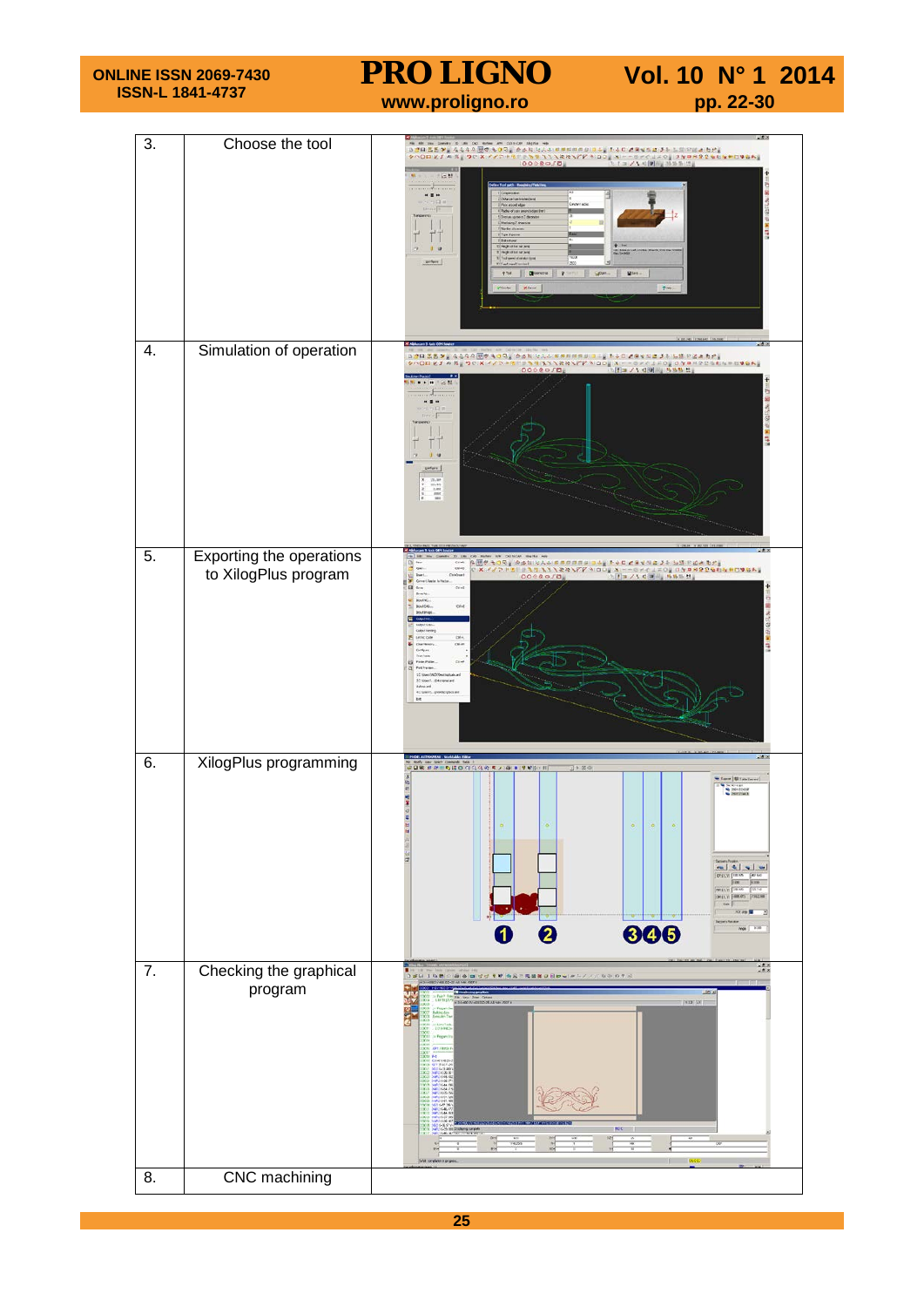# **PRO LIGNO** Vol. 10 N° 1 2014<br>www.proligno.ro pp. 22-30

Four approaches are needed in the CNC wood machining process: to choose the right cutting tool in accordance with the processed species of wood, to optimize the machining parameters and to use the proper machining strategies. With regard to the machining parameters, a high cutting speed in combination with high feed speeds brings the advantage of reducing the cutting forces and generating better surfaces. The optimization of the machining parameters means to combine efficiently the spindle speed, the feed speed and the depth of cut in order to obtain a proper quality of the machined surface. The quantitative assessment of the quality of the surface is done by the measurement of the roughness in some cases, or sometimes only by the visual evaluation of the defects that can occur during the process. The last one was applied in the present paper. The variables used in the analysis and the range of their values are shown in Table 2.

*Table 2* 

| variables of the machining parameters |                 |                       |  |  |  |  |
|---------------------------------------|-----------------|-----------------------|--|--|--|--|
| Parameter                             | Measuring unit  | Values                |  |  |  |  |
| Spindle speed                         | Rotation/minute | 12000: 18000          |  |  |  |  |
| Feed speed                            | m/min           | 0.6, 1.5, 3, 6, 8, 10 |  |  |  |  |
| Depth of cut                          | mm              | 1.2.3                 |  |  |  |  |

# *Variables of the machining parameters*

## **RESULTS AND DISCUSSIONS**

Forty six samples were CNC machined in order to obtain the two models of ornaments, on the three species of wood: ash (*Fraxinus Excelsior*), lime (*Tilia Cordata*) and fir wood (*Abies Alba*), using the two types of tools. All the species of wood were tested on two spindle speeds: 12000rot/min and 18000rot/min, varying the feed speed and then the depth of cut. The best results were registered for the ash wood, both on 12000rot/min and 18000rot/min spindle speed, for both models, at a depth of cut of 3mm for the pointed router bit tool and 2mm for the metal carbide router bit tool, as seen in Table 3 and Table 4. For lime wood, the best CNC machined surface quality was obtained for the spindle feed of 18000rot/min and 1.5m/min feed speed, at a depth of cut of 1mm. The fir wood CNC machined surfaces registered defects for all combinations of machining parameters. The smallest areas of grain tearing have been observed for a spindle feed of 12000rot/min and low feed speeds, at 2mm and 3mm depths of cut.

| able |
|------|
|------|

## *Best results of samples CNC machining (Art Nouveau ornament-Model 1)*

| <b>Tool: Pointed router bit</b> |                 |                                       | Art Nouveau ornament: Model 1 |                               |                                 |                                       |
|---------------------------------|-----------------|---------------------------------------|-------------------------------|-------------------------------|---------------------------------|---------------------------------------|
| Species of wood                 |                 | <b>Spindle</b><br>speed<br>rot/min    | Feed<br>speed<br>m/min        | <b>Depth</b><br>of cut,<br>mm | <b>Work</b><br>Time,<br>h:min:s | <b>Defects</b>                        |
| Fir                             | Sample 1        | 12000                                 | 0.6                           | 3                             | 0:04:08                         | Few grain tearing                     |
| (Abies<br>Alba)                 | Sample 2        | 12000                                 | 1.5                           | $\overline{2}$                | 0:02:45                         | Few grain tearing                     |
| Lime<br>(Tilia<br>Cordata)      | <b>Sample 6</b> | 18000                                 | 1.5                           | 1                             | 0:02:42                         | <b>Perfect cutting</b>                |
| <b>Ash</b>                      | Sample 1        | 18000                                 | 1.5                           | 3                             | 0:03:07                         | Perfect cutting without grain tearing |
| (Fraxinus                       | Sample 6        | 12000                                 | $\mathbf{1}$                  | $\overline{3}$                | 0:03:40                         | Perfect cutting without grain tearing |
| <b>Excelsior)</b>               | <b>Sample 7</b> | 12000                                 | 1.5                           | $\overline{3}$                | 0:02:42                         | Perfect cutting without grain tearing |
|                                 |                 | <b>Tool: Metal carbide router bit</b> |                               |                               | Art Nouveau ornament: Model 1   |                                       |
|                                 | Sample 1        | 12000                                 | 1                             | 3                             | 0:02:10                         | Grain tearing on small areas          |
| Lime                            | Sample 2        | 12000                                 | 1.5                           | 3                             | 0:02:42                         | Grain tearing on small areas          |
| (Tilia<br>Cordata)              | Sample 8        | 18000                                 | 1.5                           | $\overline{2}$                | 0:02:42                         | Few grain tearing                     |
|                                 | Sample 9        | 18000                                 | 3                             | $\overline{2}$                | 0:01:52                         | Few grain tearing                     |
|                                 | Sample 1        | 18000                                 | 1.5                           | $\overline{2}$                | 0:02:44                         | <b>Perfect cutting</b>                |
| <b>Ash</b><br>(Fraxinus         | <b>Sample 2</b> | 18000                                 | 3                             | 3                             | 0:01:52                         | <b>Perfect cutting</b>                |
| Excelsior)                      | <b>Sample 3</b> | 18000                                 | $6\phantom{1}$                | $\overline{2}$                | 0:01:27                         | <b>Perfect cutting</b>                |
|                                 | <b>Sample 4</b> | 18000                                 | 8                             | $\overline{2}$                | 0:01:18                         | <b>Perfect cutting</b>                |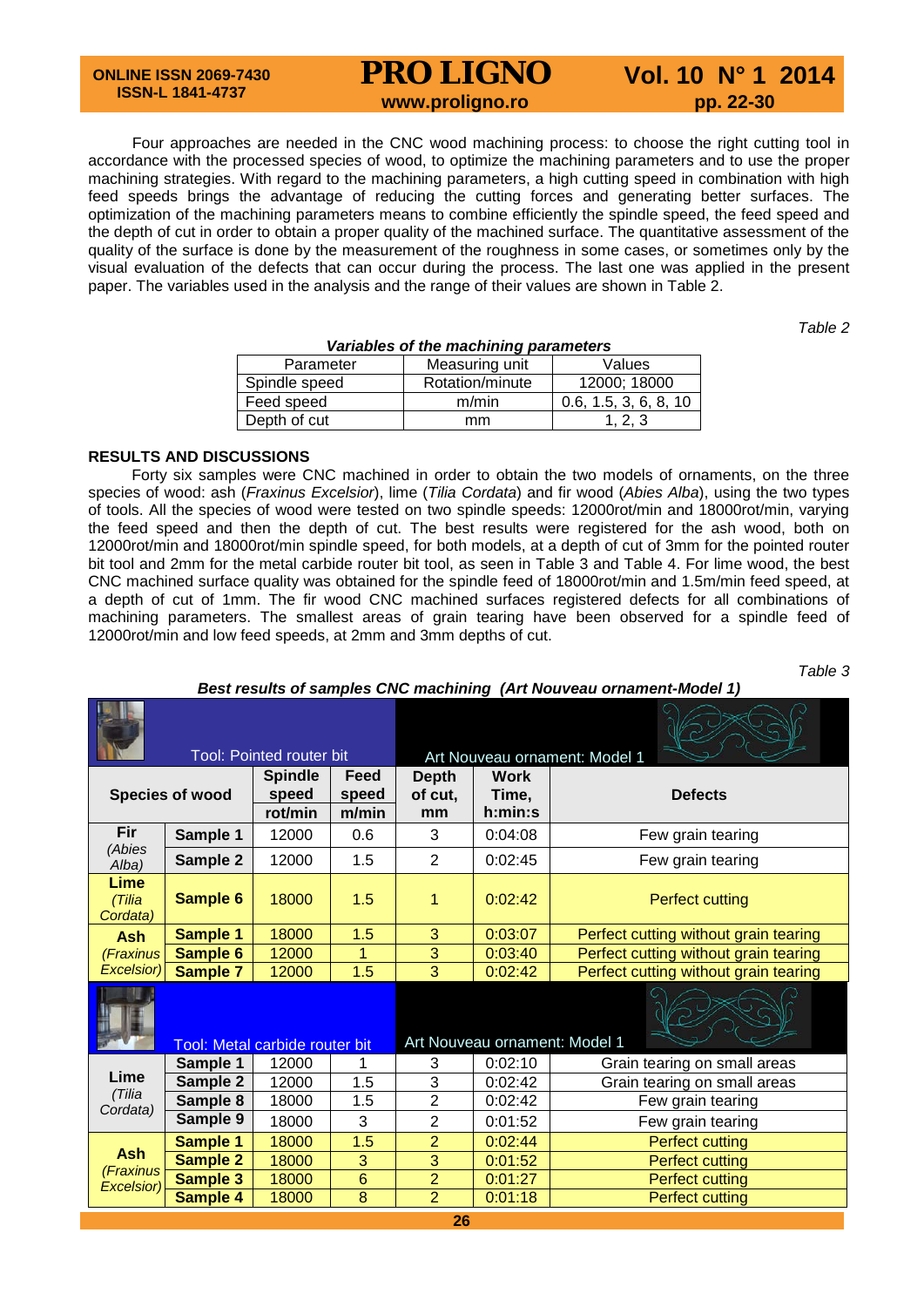# **PRO LIGNO** Vol. 10 N° 1 2014<br>www.proligno.ro pp. 22-30

*Table 4*

# *Best results of samples CNC machining (Art Nouveau ornament-Model 2)*

|                                      |                                | <b>Tool: Pointed router bit</b> |                            |  | Art Nouveau ornament: Model 2 |                                 |                 |
|--------------------------------------|--------------------------------|---------------------------------|----------------------------|--|-------------------------------|---------------------------------|-----------------|
| Species of wood                      |                                | <b>Spindle</b><br>speed         | <b>Feed speed</b><br>m/min |  | Depth of<br>cut, mm           | <b>Work</b><br>time,<br>h:min:s | <b>Defects</b>  |
|                                      |                                | rot/min                         |                            |  |                               |                                 |                 |
| <b>Ash</b><br>(Fraxinus<br>Excelsion | <b>Sample 1</b>                | 12000                           | 3                          |  | 2                             | 0:03:05                         | Perfect cutting |
|                                      | Tool: Metal carbide router bit |                                 |                            |  | Art Nouveau ornament: Model 2 |                                 |                 |
| <b>Ash</b><br>(Fraxinus<br>Excelsion | <b>Sample 1</b>                | 12000                           | 3                          |  | 2                             | 0:03:05                         | Perfect cutting |

For the second Art Nouveau ornament (Model 2), just the samples of ash wood (*Fraxinus Excelsior*) resulted with fine CNC machined surfaces. The other two species - lime (*Tilia Cordata*) and fir wood (*Abies Alba*) registered serious defects after machining, namely evident grain tearing. Examples of the finest sculptured surfaces after CNC machining are presented in Table 5. Examples of the defective sculptured surfaces after CNC machining are presented in Fig. 5.

*Table 5*

*Examples of the finest sculptured surfaces after CNC machining* 

| Species of<br>wood/<br>Model no./<br>Sample no. | Machining parameters                                | Image |  |  |
|-------------------------------------------------|-----------------------------------------------------|-------|--|--|
| Ash wood                                        | Feed speed = $1m/min$                               |       |  |  |
| (Fraxinus                                       | Depth of $cut = 3mm$                                |       |  |  |
| Excelsior)/                                     | Work time: 03:40min                                 |       |  |  |
| Model 1/<br>Sample 6                            | Spindle speed: 12000rpm<br>Tool: pointed router bit |       |  |  |
| Ash wood                                        | Feed speed = $8m/min$                               |       |  |  |
| (Fraxinus                                       | Depth of $cut = 2mm$                                |       |  |  |
| Excelsior)/                                     | Work time: 01:18 min                                |       |  |  |
| Model 1/                                        | Spindle speed: 18000rpm                             |       |  |  |
| Sample 4                                        | Tool: metal carbide router bit                      |       |  |  |
| Ash wood                                        | Feed speed = $3m/min$                               |       |  |  |
| (Fraxinus                                       | Depth of $cut = 3mm$                                |       |  |  |
| Excelsior)/                                     | Work time: 01:52                                    |       |  |  |
| Model 1/                                        | Spindle speed: 18000rpm                             |       |  |  |
| Sample 2                                        | Tool: metal carbide router bit                      |       |  |  |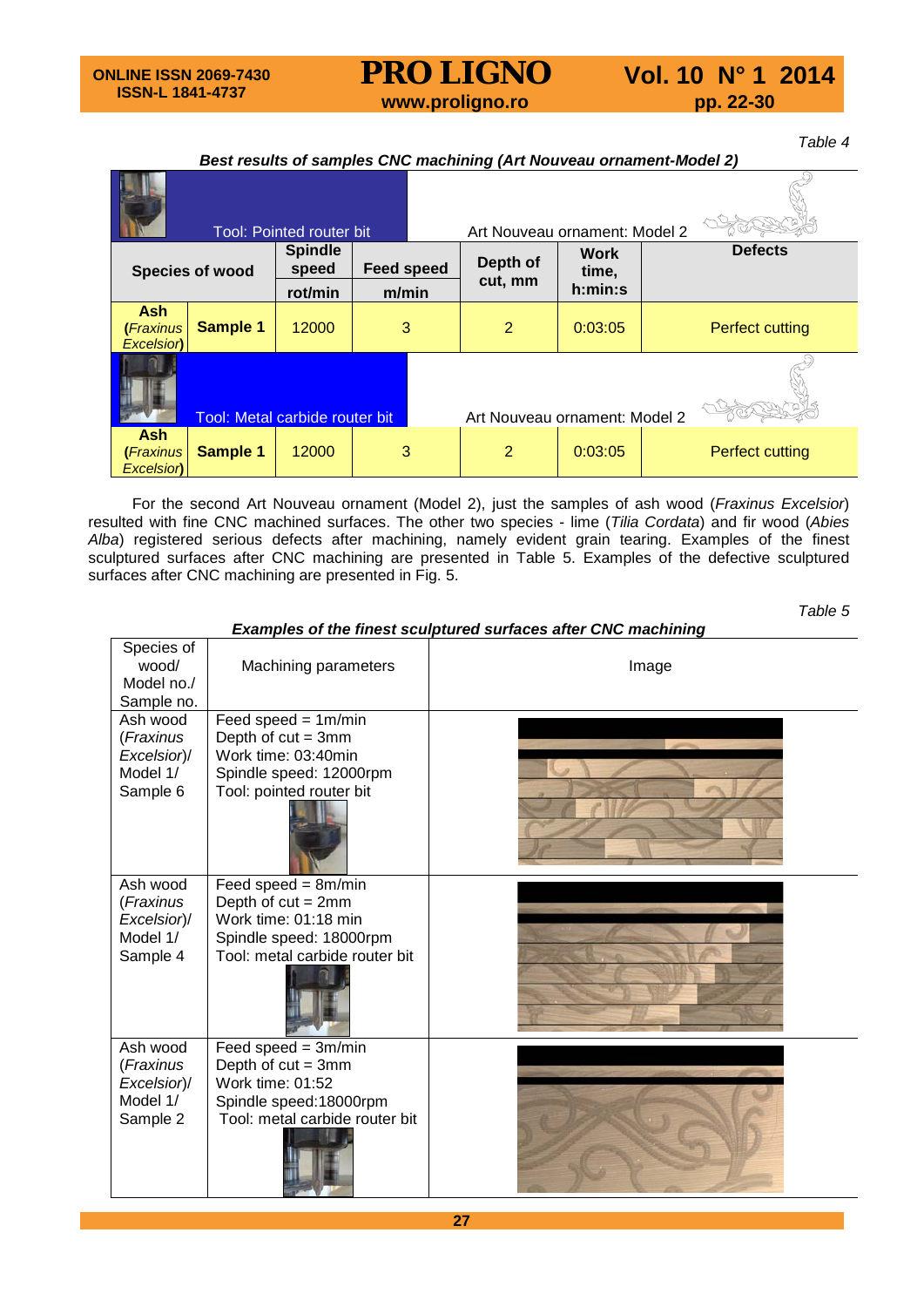| <b>ONLINE ISSN 2069-7430</b><br><b>ISSN-L 1841-4737</b>      |                                                                                                                                     | <b>PRO LIGNO</b><br>www.proligno.ro | Vol. 10 N° 1 2014<br>pp. 22-30 |
|--------------------------------------------------------------|-------------------------------------------------------------------------------------------------------------------------------------|-------------------------------------|--------------------------------|
| Ash wood<br>(Fraxinus<br>Excelsior)/<br>Model 1/<br>Sample 1 | Feed speed = $1.5$ m/min<br>Depth of $cut = 3mm$<br>Work time: 03:07<br>Spindle speed:18000rpm<br>Tool: pointed router bit          |                                     |                                |
| Ash wood<br>(Fraxinus<br>Excelsior)/<br>Model 1/<br>Sample 1 | Feed speed = $1.5$ m/min<br>Depth of $cut = 2mm$<br>Work time: 02:44min<br>Spindle speed:18000rpm<br>Tool: metal carbide router bit |                                     |                                |
| Lime wood<br>(Tilia<br>Cordata)/<br>Model 1/<br>Sample 6     | Feed speed = $1.5$ m/min<br>Depth of $cut = 1$ mm<br>Work time: 02:42min<br>Spindle speed:18000rpm<br>Tool: pointed router bit      |                                     |                                |
| Ash wood<br>(Fraxinus<br>Excelsior)/<br>Model 2/<br>Sample 1 | Feed speed $= 3m/min$<br>Depth of $cut = 2mm$<br>Work time: 03:05<br>Spindle speed :12000 rpm<br>Tool: pointed router bit           |                                     |                                |

As seen in Table 6, the aesthetic value of the sculptured surfaces increases with the increasing of the depth of the cut. Thus, a new characteristic in the optimization of the CNC machining process occurs and this is the aesthetic value of the sculptured surface. For this reason, the most preferable ones are those obtained by CNC machining with a cut of depth of 3mm and 2mm respectively.



*Fig. 5*

*Details of the defective sculptured surfaces (with grain tearing defects) after CNC machining; a – lime wood (Tilia Cordata), pointed router bit, n=18000rpm, u=3m/min, h=2mm depth of cut; b – fir wood (Abies Alba), pointed router bit, n=12000rpm, u=1.5m/min, h=3mm depth of cut; c - fir wood (Abies Alba), n=12000rpm, u=1.5m/min, h=2mm depth of cut (Model 2).*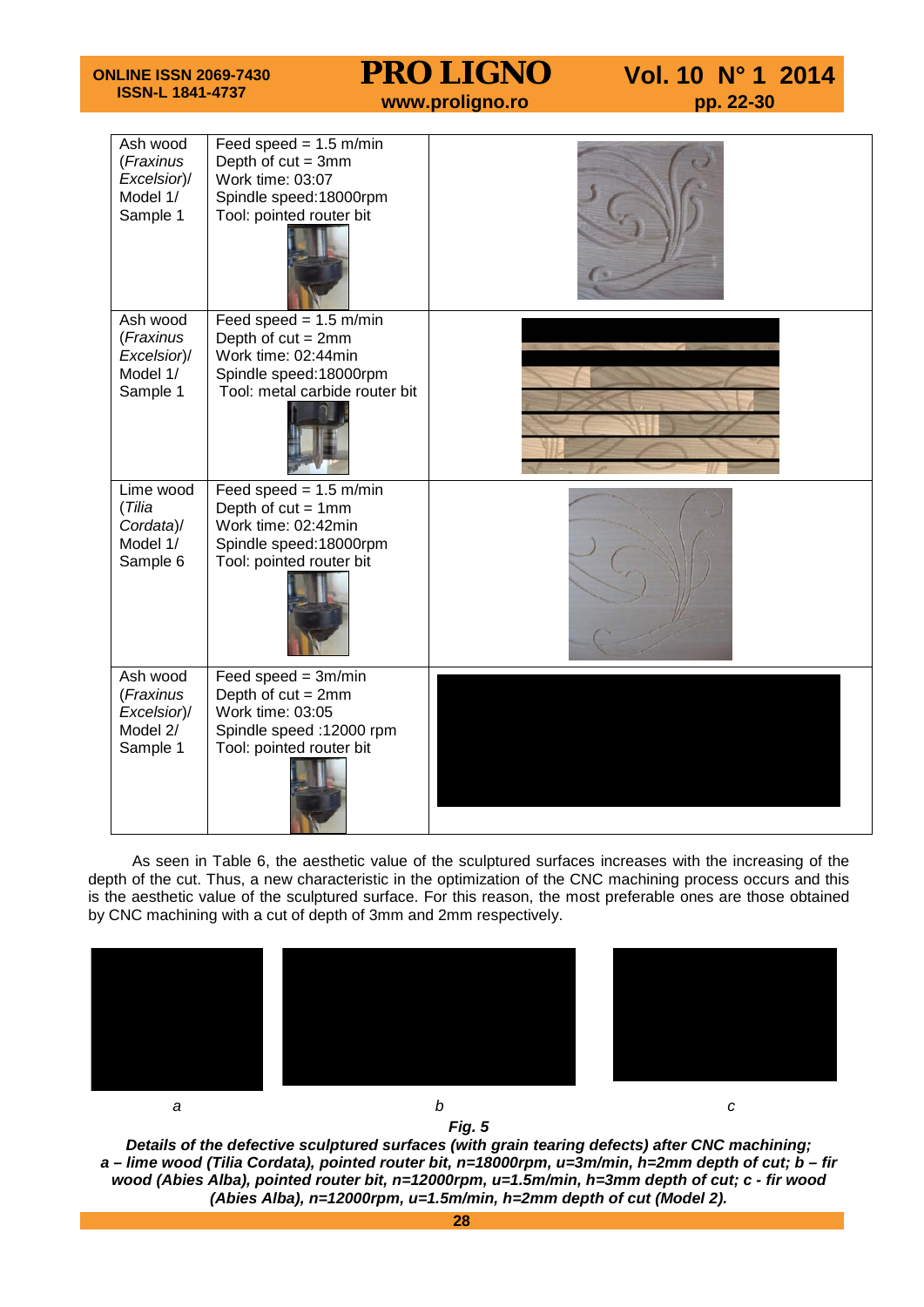# **CONCLUSIONS**

The present investigation highlights the characteristics to be considered for an optimization of CNC wood router machining process parameters in order to provide good surface finish as well as a proper aesthetic value of the sculptured surface. The surface finish and the aesthetic value of the sculptured surface have been identified as quality attributes. This preliminary study is the first step to the optimization of the quality attributes in a manner that all the above mentioned multi-criterions could be fulfilled simultaneously up to the expected level. Comparing the quality of the obtained sculptured surfaces of the resinous wood, hardwood and softwood, it can be concluded that ash wood, as the representative of the hardwood species, has behaved properly to the CNC milling of the complex trajectories of the two Art Nouveau ornaments. The other two species suffered bad grain tearing defects for almost all combinations of the machining parameters, no matter of the routering tool.

As a final conclusion, the diagram in Fig. 6 highlights the recommended CNC machining parameters for the two Art Nouveau ornaments, for each tool considered herein before. It also highlights the optimum combinations of the parameters that bring the maximum productivity for the two models.



*The recommended machining parameters for hardwood CNC milling of Art Nouveau ornaments.*

## **AKNOWLEDGEMENT**

The authors hereby express their sincere thanks to Eng. Sergiu-Maricel BULAGEA, for the support in performing the experimental testing within this research.

# **REFERENCES**

Finzer T (1999) High Speed Machining (HSC) of Sculptured Surfaces in Die and Mold Manufacturing. Machining Impossible Shapes, IFIP – The International Federation for Information Processing, Vol. 18, 1999, pp. 333-341.

Gawronski T (2013) Optimisation of CNC Routing operations of wooden furniture parts. International Journal of Advanced Manufacturing Technology 67:2259–2267, DOI 10.1007/s00170-012-4647-5.

Kauppinen V (2004) High-Speed Milling - A New Manufacturing Technology. 4th International DAAAM Conference "Industrial Engineering – Innovation As Competitive Edge For Sme" 29 - 30th April 2004, Tallinn,